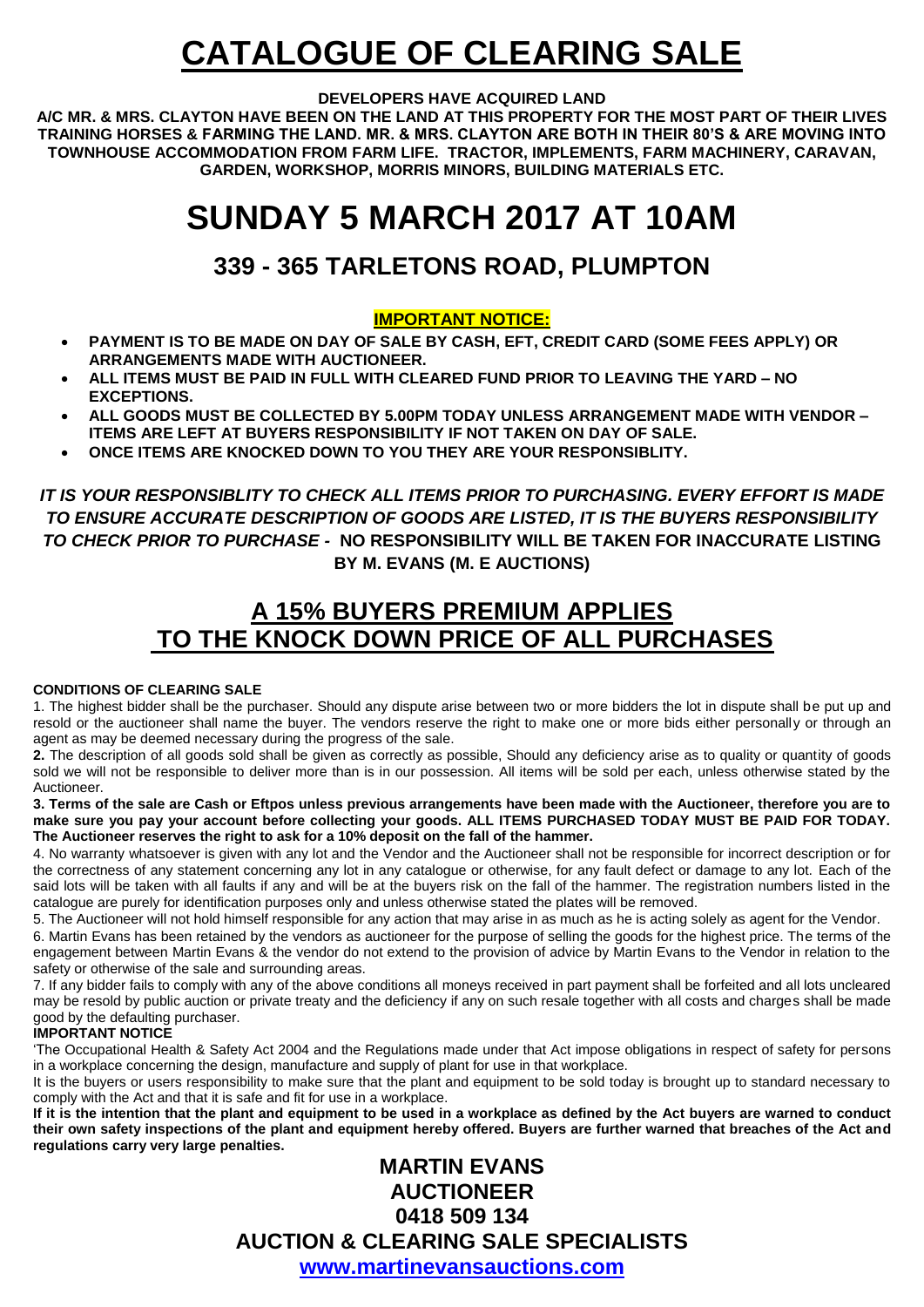**UPCOMING SALES –** *Visit our Website for More Information & Photos...*

## **[SUNDAY 12TH MARCH](http://www.martinevansauctions.com/sunday-12th-march-2017---rockbank.html) - ROCKBANK**

**FARM CLEARENCE - WORKSHOP, TOOL, TRAILERS & MUCH MORE!** 

## **[SUNDAY 19TH MARCH -](http://www.martinevansauctions.com/sunday-19th-march-2017---wandin.html) WANDIN**

**RARE & AUSTRALIAN TIMBER AUCTION NOT TO BE MISSED. LAST SALE OF ITS KIND IN THIS LOCATION BY THIS OWNER – NATURE'S WONDERFUL & UNIQUE WOOD DESIGNS CAPTURED IN MASSIVE LENGTHS & WIDTHS** 

## **[SUNDAY 26TH MARCH -](http://www.martinevansauctions.com/sunday-26th-march-2017---ballarat.html) BALLARAT**

**MOTORCYCLES, CORVETTE (REPLICA), TRAILERS, 4 WHEEL MOTORBIKES, SHED, WORKSHOP, TOOLS, OLD STOCK PARTS -**

## **[SUNDAY 30TH](http://www.martinevansauctions.com/sunday-26th-march-2017---ballarat.html) APRIL – LITTLE RIVER**

**FARM SALE - JOHN DEER TRACTOR, SOIL PEBBLE SCREEN, LARGE GENERATOR, FARM IMPLEMENTS ON SITE, LINCOLN WELDER & SO MUCH MORE.** 

## **[SUNDAY 7TH](http://www.martinevansauctions.com/sunday-5th-march-2017---plumpton.html) - MAY**

**ESTABLISHED PROPERTY IN MACEDON RANGERS CIRCA 1900 "HUNTINGDON" PROPERTY SOLD**

**ANTIQUES, COLLECTABLES, BUILDING MATERIALS, ALL THE MACHINERY & TOOLS THAT WERE NEEDED FOR THIS MAGNIFICENT GARDEN & PROPERTY, APPROX 200 SMALL BALES HAY ,SLATE BILLIARDS TABLE, PLANT POTS GARDEN FURNITURE, ALSO SOME EARLY FURNITURE FROM THE ORIGINAL COTTAGE AND LOTS OFF HOUSEHOLD, GARDEN, WORKSHOP, PROPERTY MACHINERY – ALL IN PERFECTLY WORKING ORDER AND CARED FOR!**

**Keep updated with all our forthcoming auctions by visiting...**

[www.martinevansauctions.com](http://www.martinevansauctions.com/)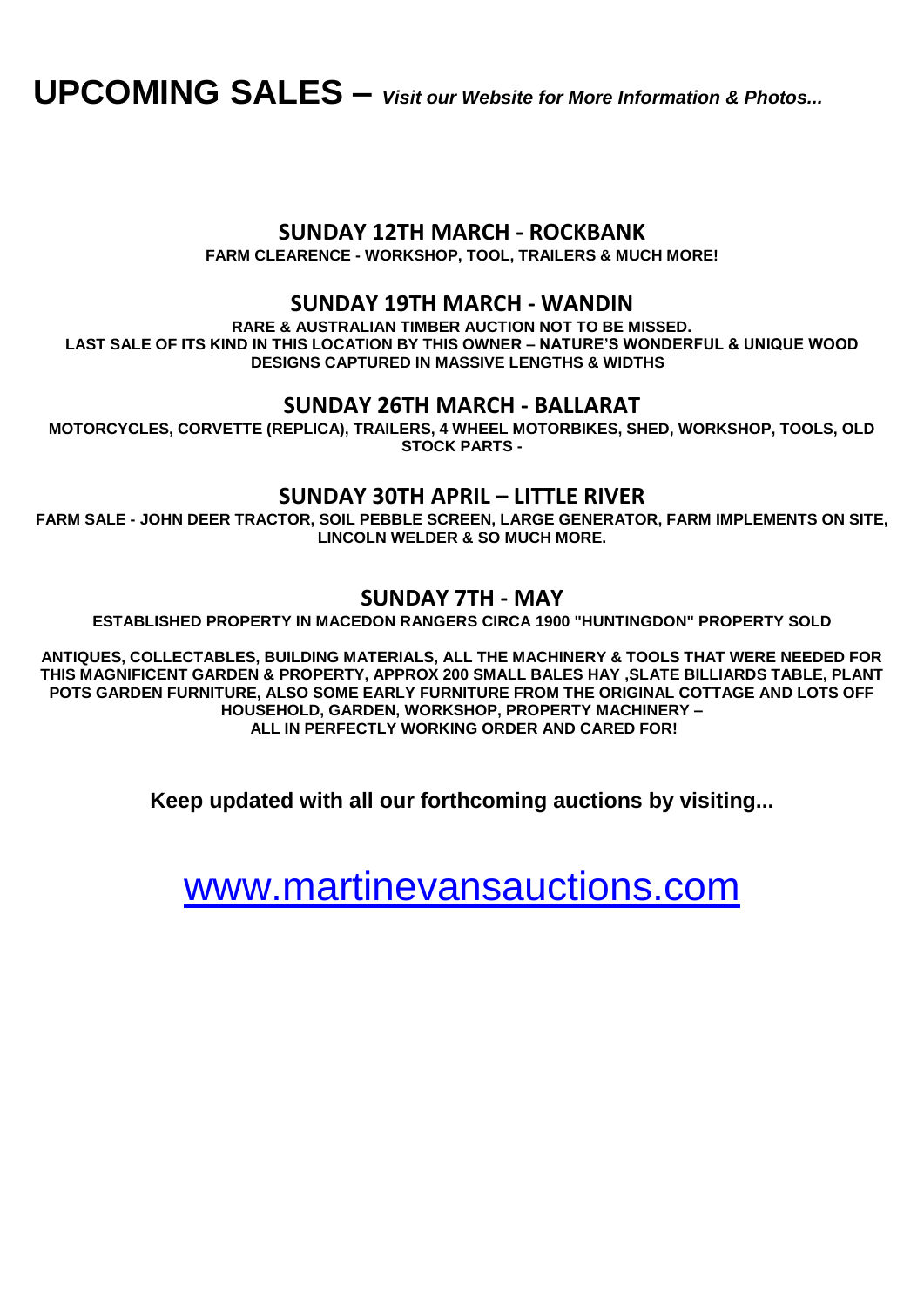# **IMPORTANT NOTICE: PLEASE READ BEFORE PURCHASING GOODS**

- **A 15% Buyers Premium is added to the knock down price of all items.**
	- **Once items have been knocked down to you they are YOUR responsibility.**
- **All purchased MUST BE PAID in full or with cleared funds on day of Sale. NO EXCEPTIONS WILL BE MADE.** 
	- **We suggest that you take all goods today. Everything MUST BE REMOVED BY TODAY 5.00PM. Unless arrangements have been made with vendor. There will be no security at this property after 5.00pm today – if you leave items and arrange collection, they will be left at your own risk and resposiblity.**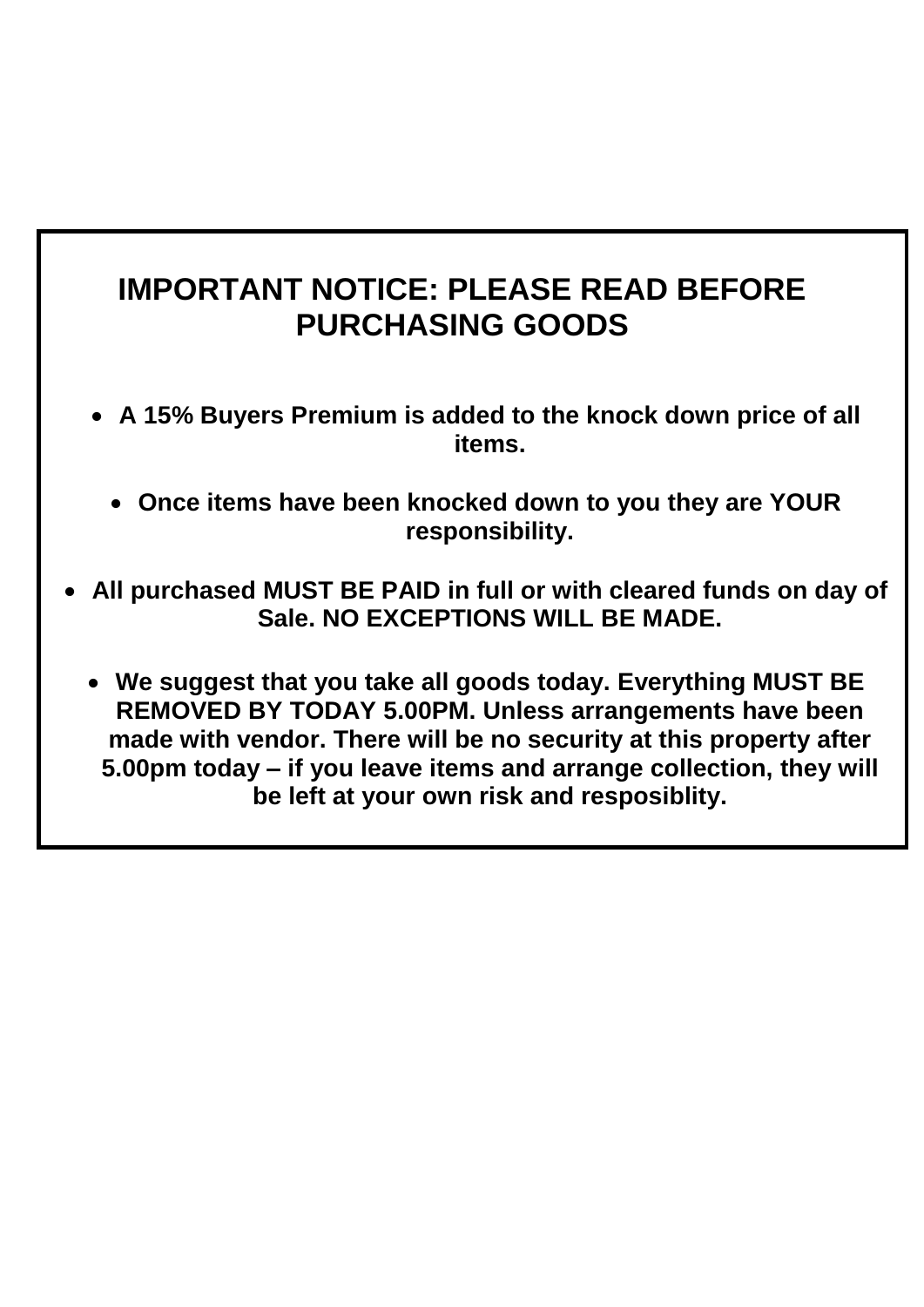# **M.E. AUCTIONS**

PO BOX 1280 KYNETON VIC 3444

### **www.martinevansauctions.com Phone 0418 509 134**

# **Catalogue**

## **Clearing Sale**

**Sunday 5 Mar 2017 Starting at: 10:00 AM**

#### **To be held at: 339 -365 TARLETONS ROAD PLUMPTON FOLLOW SIGNS ON DAY OF SALE**

#### **Inspection: FROM 8.30AM DAY OF SALE**

### **Terms: Cash, EFTPOS, and Credit Cards**

| Lot            |                                                            | Lot |                                                                                                                        |
|----------------|------------------------------------------------------------|-----|------------------------------------------------------------------------------------------------------------------------|
| 1              | VICTA ELECTRIC VAC. TESTED AND<br><b>WORKING</b>           | 30  | SET OF DRIVING LIGHTS                                                                                                  |
| $\overline{2}$ | <b>OUTDOOR TABLE</b>                                       | 31  | ROUND KILN 240VOLT (JOHNSON POTTERY<br>KILN) MODEL NO. 1418                                                            |
| 3              | ROVER EASY START CORDLESS TRIMMER                          | 32  | <b>QTY OF ASSORT TIMBER</b>                                                                                            |
| 4              | EARLY SADDLE, REINS, LEATHER GEAR AND                      | 33  | QTY OF GAS BOTTLES ETC                                                                                                 |
|                | <b>HORSE RUGS</b>                                          | 34  | 2 STEEL BALUSTRADE ENDS                                                                                                |
| 5              | SET OF TRAILERS SPRINGS AND HUBS                           | 35  | ALL TIMBER ON WALL AROUND SHED                                                                                         |
| 6              | EARLY BULLOCK SADDLE                                       | 36  | <b>STEEL BENCH</b>                                                                                                     |
| 7              | POST HOLE DIGGER                                           | 37  | <b>EARLY HALLSTROM FRIDGE</b>                                                                                          |
| 8              | <b>GAS BURNER RING</b>                                     | 38  | DOLL MOULDS. HILDA, ANNIE, SARAH,                                                                                      |
| 9              | KARCHER HIGH PRESSURE WASHER.<br><b>TESTED AND WORKING</b> |     | ANDREW, ROCKABYE, JESTER, PUMPKIN,<br>SHIRLEY, PAIGE, PAULA. BODIES, ARMS AND<br>LEGS MOULDS. TO BE SOLD AS A COMPLETE |
| 10             | SMALL POT BELLY AND PLATE                                  |     | SET.                                                                                                                   |
| 11             | SMALL ROASTER BBQ                                          | 39  | CARDBOARD BOX OF ELEC DRILL WITH                                                                                       |
| 12             | EARLY TONGS, PINCHERS, AXES AND                            |     | <b>VULCANISED CATCHER AND SHED SUNDRIES</b>                                                                            |
|                | <b>HAMMERS</b>                                             | 40  | <b>OTY OF EARLY WALL PAPER</b>                                                                                         |
| 13             | CARAVAN STABILISER BARS                                    | 41  | QTY OF ASSORT PAINTS                                                                                                   |
| 14             | <b>BELTS HOSES ETC</b>                                     | 42  | SINGER SEWING MACHINE, MANUFACTURER<br><b>GREAT BRITAIN</b>                                                            |
| 15             | PLASTIC BUCKET OF PLUMBING FITTINGS<br>AND TIMBER BOX      | 43  | EARLY PAPER DISPENSERS                                                                                                 |
| 16             | EARLY X 4 TOOLS, AXLES ETC                                 | 44  | LARGE ALUMINIUM TUB OF GREASE GUNS,                                                                                    |
| 17             | <b>BOX OF DISINFECTANTS</b>                                |     | <b>TOOLS ETC</b>                                                                                                       |
| 18             | MATIC PICK, WOOL BALER, HOOK PITCH<br><b>FORK ETC</b>      | 45  | QTY OF RECORDS                                                                                                         |
|                | EARLY WASH BOARD, GARDEN TOOLS ETC                         | 46  | QTY OF ROOFING IRON AND CAPPING ETC                                                                                    |
| 19<br>20       | <b>PTO PUMP SUIT SPRAYER</b>                               | 47  | EARLY GAS COOKER AND LIGHT RATCHET<br><b>ETC</b>                                                                       |
| 21             | <b>PLANT STAND</b>                                         | 48  | ASSORT EARLY TYRES                                                                                                     |
| 22             | PAIR OF BOW SAWS AND 3 COILS OF WIRE                       | 49  | <b>SEWING MACHINE</b>                                                                                                  |
|                | AND MALTHOID                                               | 50  | <b>HEATER</b>                                                                                                          |
| 23             | BOX OF SHED SUNDRIES AND STEEL RACKS                       | 51  | CRATE WITH STARTER MOTOR, SHED                                                                                         |
| 24             | COIL OF HAY BALE TWINE & NAILS,<br><b>BRACKETS ETC</b>     | 52  | <b>SUNDRIES</b><br><b>BRAND NEW FRIDGE COMPRESSOR</b>                                                                  |
| 25             | HITACHI CUTOFF WHEEL                                       | 53  | QTY OF ASSORT GAL ANGLE ETC                                                                                            |
| 26             | JERRY CAN AND CHAIN SAW SHARPENER                          | 54  | <b>EARLY VICE</b>                                                                                                      |
|                | AND JACK                                                   |     | ALUMINIUM FENCING LADDER                                                                                               |
| 27             | <b>TRITON STEEL CUTTER</b>                                 | 55  | SHEET OF STEEL TIN AND CONCRETE LEGS                                                                                   |
| 28             | <b>RYOBI SAW</b>                                           | 56  |                                                                                                                        |
| 29             | 12VOLT 2TONNE BOAT WINCH                                   | 57  | ELEC LEAD STORE BLADE AND WELDING<br>ROD                                                                               |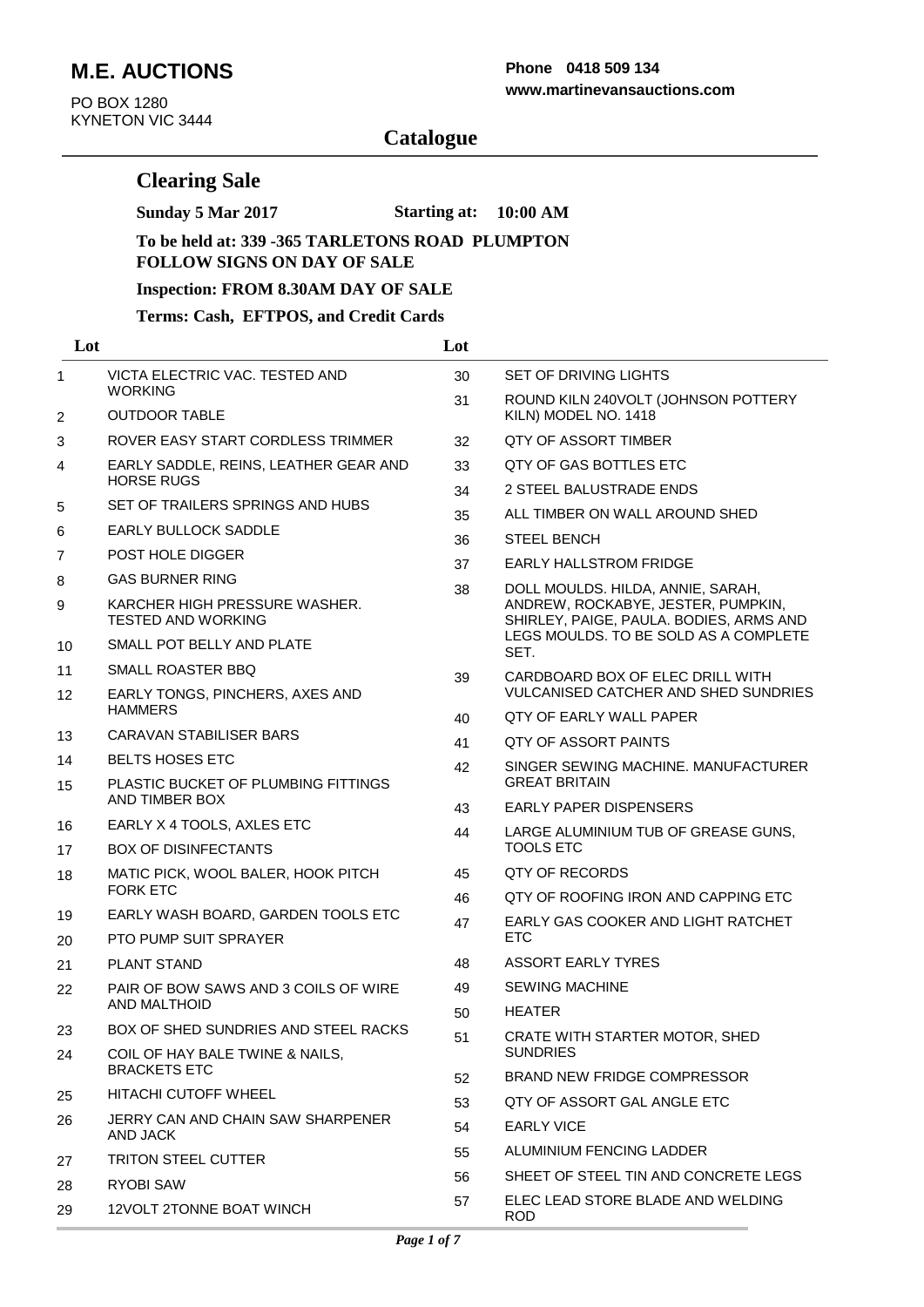| Lot |                                                                   | Lot        |                                                                           |
|-----|-------------------------------------------------------------------|------------|---------------------------------------------------------------------------|
| 58  | RYOBI HAND PLANER                                                 | 100        | EARLY TIMBER WOODEN DRAWER SET                                            |
| 59  | QTY OF TARPS                                                      | 101        | BOX OF LEATHER OFFCUTS, RABBIT AND                                        |
| 60  | MODEL ENG 22 GASMATE PORTABLE BBQ                                 |            | OTHER OFFCUTS THAT WERE USED FOR<br><b>DOLL MAKING CLOTHING</b>           |
| 61  | ROLE OF WIRE                                                      | 102        | BOX OF BARBIES AND OTHER ASSORT                                           |
| 62  | ROLE OF WIRE                                                      |            | <b>DOLLS</b>                                                              |
| 63  | <b>ROLE OF WIRE</b>                                               | 103        | BOX OF BARBIES AND OTHER ASSORT<br><b>DOLLS</b>                           |
| 64  | <b>EARLY COT</b>                                                  | 104        | SINGER SEWING MACHINE                                                     |
| 65  | <b>3 DRAWER EARLY FILING CABINET</b>                              | 105        | <b>GLASS DISPLAY CABINET</b>                                              |
| 66  | <b>SLASHER GEAR HEAD</b>                                          | 106        | EARLY LAMINEX TABLE CHAIR AND SHELF                                       |
| 67  | 3 CYCLONE GATES                                                   | 107        | QTY OF SEALER AND COMPOSITION SLIP                                        |
| 68  | PANEL OF WIRE, SHOVELS AND SPADE HEAD                             | 108        | SET OF PIGEON HOLES                                                       |
| 69  | EARLY 3 WHEEL COLLECTIBLE SCOOTER                                 | 109        | VERY EARLY TIMBER PLAN CUPBOARD AND                                       |
| 70  | 1350 KILOGRAM SUPERWORX TROLLEY JACK                              |            | <b>FILE</b>                                                               |
| 71  | AMPLIFIER AND POWER INVERTER                                      | 110        | QTY OF ASSORT PAINT BRUSHES,                                              |
| 72  | CARBIDE GRIP COAL STORE                                           |            | BINOCULAR MAGNIFIER AND OTHER DOLL<br><b>BITS &amp; PIECES</b>            |
| 73  | LASER LEVEL                                                       | 111        | MIXING POTS, PAINT BRUSHES, DOLL                                          |
| 74  | SPORT MIRROR. NEW IN BOX                                          |            | <b>APPARATUS</b>                                                          |
| 75  | MILLERS CHAINSAW SHARPENER                                        | 112        | EARLY RAILWAY LOCKERS                                                     |
| 76  | VERY HEAVY BENCH PEW STOOLS X 3. PER<br><b>EACH TAKE LOT</b>      | 113        | TIMBER DINING DRESSER AND SHELVING                                        |
| 77  | LARGE BENCHES DOOR CUPBOARD                                       | 114        | LARGE QTY OF MOULDS. JACK, HANS,<br>KRISTY, GLORIA, DUNCAN, ROCKABYE,     |
| 78  | <b>BELT DISC SANDER</b>                                           |            | CHERRY RIPE, STEINER, WHISKY. ALL<br>ASSORT DOLL AND GREENWARE ETC. TO BE |
| 79  | LEATHER POUCH AND LIGHT                                           |            | SOLD AS A LOT.                                                            |
| 80  | DY6500L GENERATOR                                                 | 115        | 4 BAY OF SHELVES BROWN BUILT                                              |
| 81  | WINDOW CUPBOARD AND SHELF                                         |            | <b>CUPBOARDS</b>                                                          |
| 82  | 9FT CORRUGATED IRON SHEETS X 30, PER<br>SHEET TAKE THE LOT        | 116<br>117 | <b>EARLY BOILERS AND KITCHENWARE</b><br>OTY OF GNOMES STATUES AND POTS    |
| 83  | 9FT CORRUGATED IRON SHEETS X 80. PER                              | 118        | CONVERSE WATER COOLER                                                     |
|     | SHEET TAKE THE LOT                                                | 119        | EARLY CAST IRON BASE TABLE                                                |
| 84  | 8FT CORRUGATED IRON SHEETS X 40, PER                              | 120        | FILING CABINET USED FOR DOLL BITS &                                       |
|     | SHEET TAKE THE LOT                                                |            | <b>PIECES</b>                                                             |
| 85  | 3PT LINKAGE BERENDS SLASHER                                       | 121        | <b>FARLY TIN FILE CABINET</b>                                             |
| 86  | 2 X TORONTO FISHING RODS                                          | 122        | <b>EARLY TIN FILE CABINET</b>                                             |
| 87  | PIKO MECHANIC COLLECTIBLE SEWING<br><b>MACHINE</b>                | 123        | <b>OTY OF GNOMES AND GARDEN FURNITURE</b>                                 |
| 88  | 2 PRINTS AND CABINET                                              | 124        | QTY OF GNOMES ETC                                                         |
| 89  | BARLEY TWIST DRESSER                                              | 125        | PAIR OF PAINTERS LADDERS                                                  |
| 90  | EARLY CHAIR AND 4 CART TABLES AS A LOT                            | 126        | LARGE QTY OF ASSORT DOLL MATERIAL                                         |
| 91  | SINGER KNITTING MACHINE                                           |            | AND BITS & PIECES OF CANEWARE<br><b>MIRRORS ETC</b>                       |
| 92  | RADUM ENGINE STAND                                                | 127        | BOXES OF DOLL WOOL, LACE, FLOWERS,                                        |
| 93  | PINE TABLE AND SIX CHAIRS                                         |            | <b>MATERIALS ETC</b>                                                      |
| 94  | <b>EARLY PATCH/STITCH WORK FRAME</b>                              | 128        | BOXES OF DOLL WOOL, LACE, FLOWERS,<br><b>MATERIALS ETC</b>                |
| 95  | EARLY BOXES OF LACE, DOLL BOOKS AND<br>OTHER DOLL MAKING MATERIAL | 129        | QTY OF EARLY FAMILY CIRCLE MAGAZINES                                      |
| 96  | <b>DOLLS</b>                                                      |            | AND OTHER OFFCUTS OF LEATHER                                              |
| 97  | <b>DOLLS</b>                                                      | 130        | 2 FJ HOLDEN RIMS                                                          |
| 98  | <b>DOLLS</b>                                                      | 131        | 2 GAS TANKS AND STEEL RACK                                                |
| 99  | EARLY TIMBER WOODEN DRAWER SET                                    | 132        | QTY OF DOLLS MATERIAL, LYRE BIRD<br><b>FEATHERS AND FILES</b>             |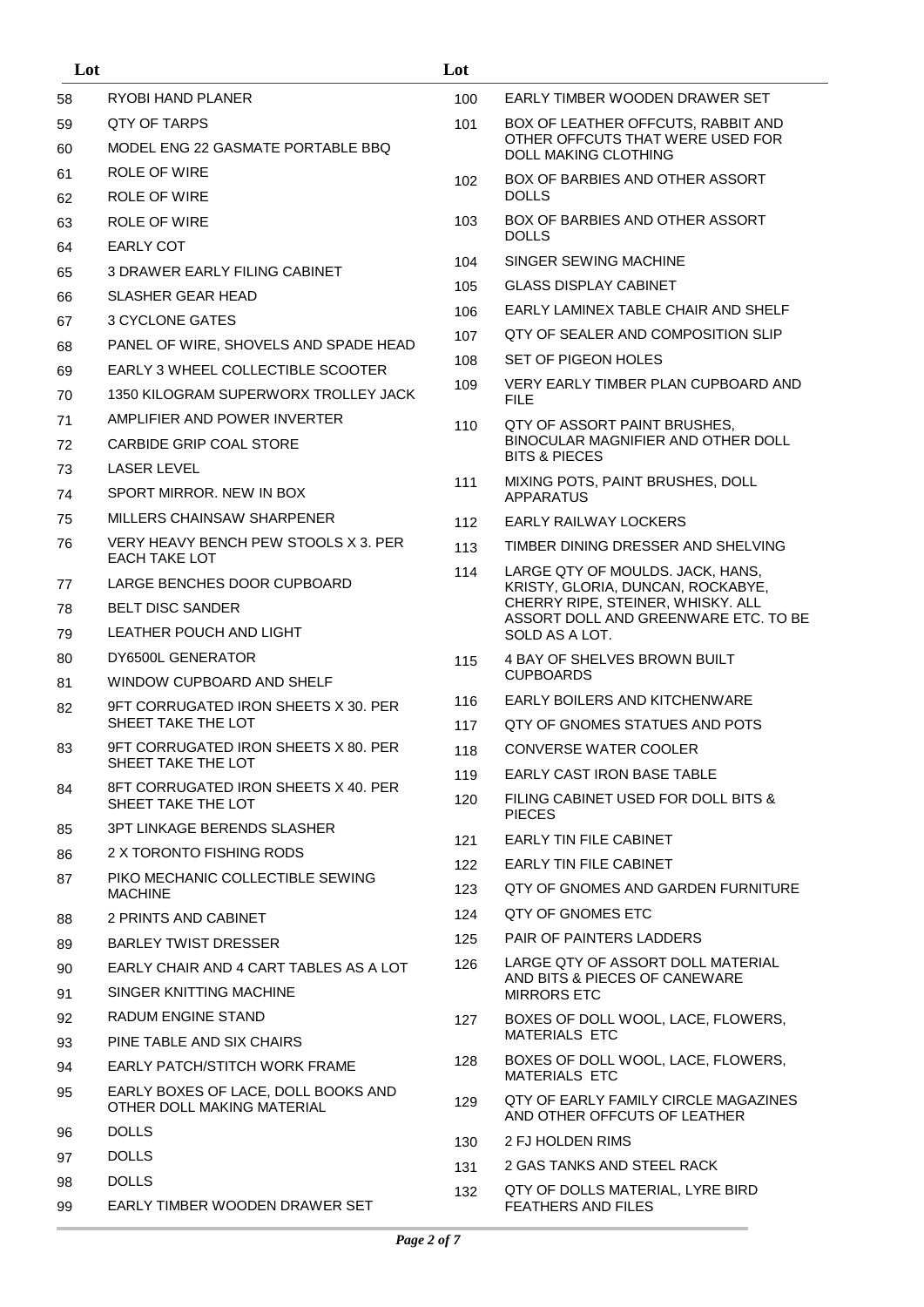| Lot |                                                                     | Lot |                                                                         |
|-----|---------------------------------------------------------------------|-----|-------------------------------------------------------------------------|
| 133 | <b>GIANT BIKE</b>                                                   | 174 | COMPLETE CONTENTS OF SHED, TIMBER                                       |
| 134 | 2 HORSE POWER COMPRESSOR                                            |     | PIPES HEAVY BEAMS ETC                                                   |
| 135 | TOOLS AND KITCHENWARE                                               | 175 | QTY OF STAR PICKETS X 30. PER EACH TAKE<br>THE LOT                      |
| 136 | MAYFAIR EXTENSION TABLE AND CHAIRS                                  | 176 | <b>QTY OF PLASTIC RIPPER LINE</b>                                       |
| 137 | <b>IRONING BOARD PLASTIC WIRE AND SHED</b><br><b>SUNDRIES</b>       | 177 | TIMBER LADDER                                                           |
| 138 | <b>CHILDRENS PLAYPEN</b>                                            | 178 | QTY OF GAL SHEETS X 6. PER EACH TAKE<br>THE LOT                         |
| 139 | POTTERY WHEEL                                                       | 179 | <b>EARLY CARPENTERS VICE</b>                                            |
| 140 | SINGER SEWING MACHINE STOOL                                         | 180 | QTY OF MESH SPOUTING, CLIP LOCK AS A                                    |
| 141 | GARDEN TOOLS, HINGES, CAST IRON POT<br>AND COATS                    |     | <b>LOT</b><br><b>SULKY, STEEL SHAFT</b>                                 |
| 142 | 2 CAR STANDS                                                        | 181 | SULKY TIMBER SHAFT AND FRAME.                                           |
| 143 | QTY OF EARLY TOOLS, GREASE GUN ETC                                  | 182 | COLLECTIBLE.                                                            |
| 144 | TIMBER STEP LADDER                                                  | 183 | <b>OUTDOOR SETTING</b>                                                  |
| 145 | QTY OF DOLLS BASSINET EARLY TINS AND<br>OTHER DOLL MAKING MATERIALS | 184 | BABIES CHANGING TABLE AND SEWING<br>CADDY FULL OF SEWING EQUIPMENT      |
| 146 | QTY OF DOLL MAKING MATERIALS ETC                                    | 185 | EARLY SUITCASE, MATERIALS, YARN,                                        |
| 147 | QTY OF PLANT POTS FIBRE GLASS AND<br><b>BUCKET</b>                  |     | BASSINET AND DOLL, DRESS MAKING<br><b>SUPPLIES</b>                      |
| 148 | <b>SEWING MACHINE</b>                                               | 186 | WHEELBARROW, SHOVEL AND RAKE                                            |
| 149 | MATERIAL AND TILES                                                  | 187 | BASSINET OF DOLL MATERIAL ETC                                           |
| 150 | 2 SEATS AND SINGLE PORCELAIN BED                                    | 188 | QTY OF HOUSEHOLD KITCHEN SUNDRIES<br>AND SLEEPING BAGS                  |
| 151 | <b>BOX OF EMU AND OSTRICH EGGS</b>                                  | 189 | 2 BOXES OF SHED SUNDRIES                                                |
| 152 | 2 BOXES WITH ASSORT COTTON, SEQUIN<br>AND DOLL MAKING STUFF         | 190 | <b>QTY OF MATERIAL</b>                                                  |
| 153 | SINGLE BED AND ENDS                                                 | 191 | SHADE CLOTH AND CLAMPS                                                  |
| 154 | SINGLE HORSE FLOAT TANDEM AXLE                                      | 192 | QTY OF STIRRUPS AND WET WEATHER GEAR                                    |
| 155 | QTY OF CONCRETE PLANT POTS ETC                                      | 193 | MINIATURE POSSIBLE HILLS KIDS CLOTHES<br><b>LINE</b>                    |
| 156 | <b>VULCAN ELECTRIC COOKER</b>                                       | 194 | <b>BACKPACK SPRAYER</b>                                                 |
| 157 | <b>GAL POWDER DRUM</b>                                              | 195 | <b>QTY OF TIMBER HANDLES</b>                                            |
| 158 | ALUMINIUM LADDER                                                    | 196 | 2 SAW HORSE AND CONTAINER OF SHED                                       |
| 159 | <b>TYRES, BIRD CAGE</b>                                             |     | <b>SUNDRIES</b>                                                         |
| 160 | PICNIC TABLE AND STEEL DRINKER ETC                                  | 197 | PINCH BAR CHAIN, ELEC LEAD ETC                                          |
| 161 | SEE-SAW SWING                                                       | 198 | <b>VERY EARLY DOLLS PRAM</b>                                            |
| 162 | STEEL TABLE BASE                                                    | 199 | <b>EARLY GAL BUCKET</b>                                                 |
| 163 | QTY OF ASSORT GARDEN TOOLS                                          | 200 | EARLY LANTERN AND BISCUIT TIN                                           |
| 164 | 56" WAGON WHEELS X 2 PER EACH                                       | 201 | QTY OF ENAMEL DISHES, WILLOW MOP<br>BUCKET, DOLLS MATERIAL AND YARN AND |
| 165 | RABBIT TRAP AND SIEVE AND OLD BOTTLE<br>AND PLANT POTS              |     | OTHER ASSORT SUNDRIES                                                   |
| 166 | <b>BRASS FIRE SCREEN</b>                                            | 202 | QTY OF BLOCKS AND ROCKS                                                 |
| 167 | <b>CHRYSLER STEREO</b>                                              | 203 | REGAL 298 STAINLESS STEEL SULKY                                         |
| 168 | FILE AND WILLOW RUBBISH BIN                                         | 204 | TANDEM TRAILER 6 X 11 INSIDER<br><b>MEASUREMENTS.</b>                   |
| 169 | QTY OF MATS                                                         | 205 | MCCORMICK INTERNATIONAL STANDARD                                        |
| 170 | QTY OF DOLL MAKING EQUIPMENT AND<br><b>MATERIAL</b>                 |     | AW.6 TRACTOR AND SAW BENCH.<br><b>GUARANTEED GOER.</b>                  |
| 171 | DOLL BOOKS, TAPE RECORDER AND CANE<br><b>BASKET</b>                 | 206 | <b>DISPLAY STAND</b>                                                    |
| 172 | <b>BOX OF FRAMES</b>                                                | 207 | FRANKLIN CARAVAN, 6 BERTH, ROOF<br>APPEARS TO HAVE NO LEAKS. VERY GOOD  |
| 173 | 2 OVERHEAD LIGHTS                                                   |     | CONDITION FOR AGE. ALSO COMES WITH<br>LARGE ANNEX AND FLOOR POLES ETC.  |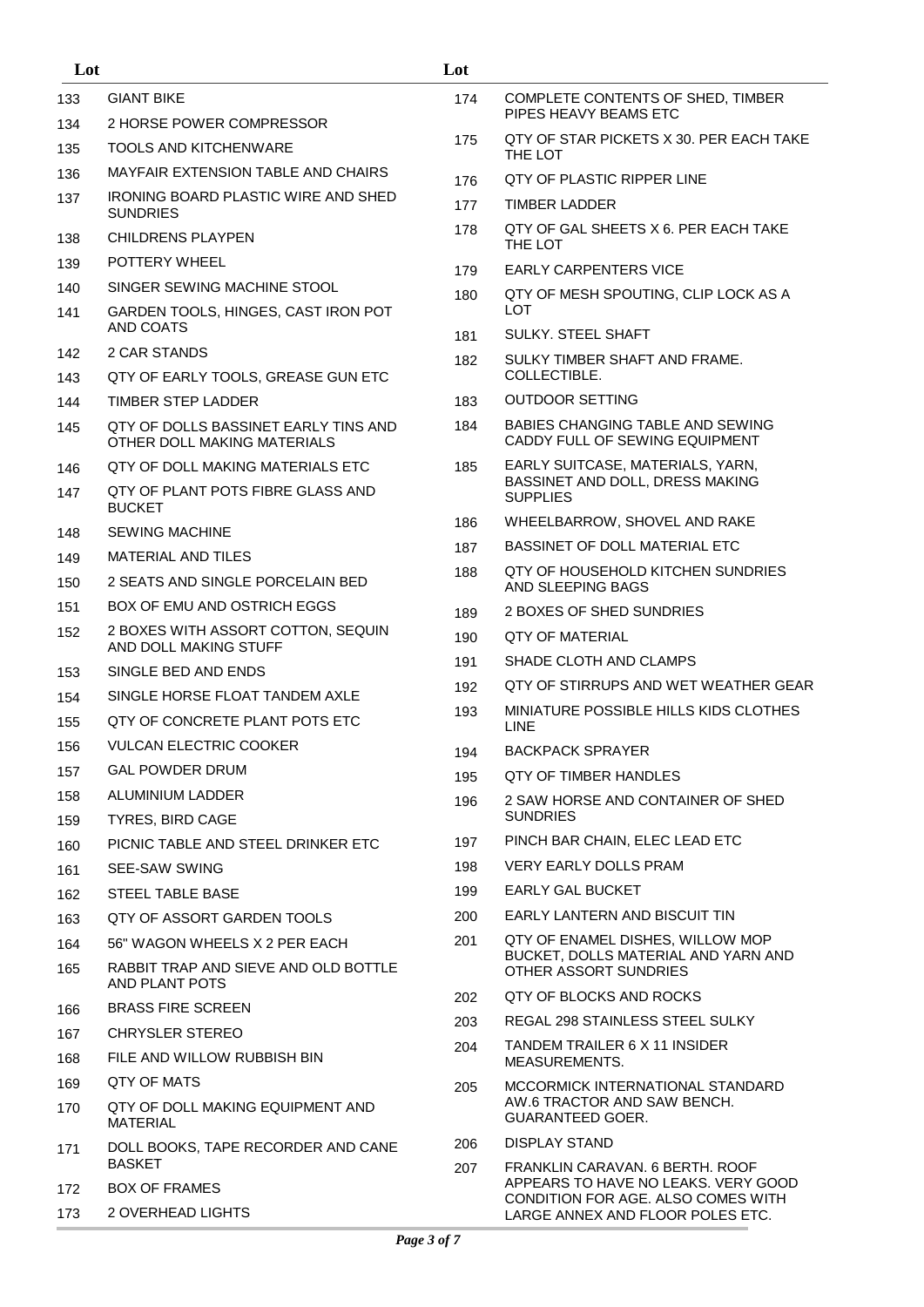| Lot |                                                                                                        | Lot        |                                                                   |
|-----|--------------------------------------------------------------------------------------------------------|------------|-------------------------------------------------------------------|
| 208 | QTY OF ASSORT TIMBER                                                                                   | 249        | COOKING GEAR AND FAN                                              |
| 209 | QTY OF LARGE OUTDOOR LIGHTS                                                                            | 250        | <b>WIRE SPINNER</b>                                               |
| 210 | PEDESTAL DRILL STAND, LIGHT JACK ETC                                                                   | 251        | SET OF FAIRLANE LTD HUBCAPS                                       |
| 211 | TUB OF FJ & HQ HUBCAPS                                                                                 | 252        | QTY OF GAL BRACKETS AND BAGS AND LEAD                             |
| 212 | 2 BISCUIT TINS                                                                                         | 253        | WHIPS AND SULKY SEAT                                              |
| 213 | SMALL MCCULLOCH CHAIN SAW                                                                              | 254        | SHOE LAST AND 24 NCH SET OF STILSONS                              |
| 214 | 2 EARLY TONKA TOYS                                                                                     | 255        | 3 SMALL STOOLS                                                    |
| 215 | CHRISTMAS LIGHTS AND RACK AND DOLL                                                                     | 256        | <b>LOAD BINDER AND BARS</b>                                       |
| 216 | <b>BITS &amp; PIECES</b><br>2 BUCKETS OF BATON FITTINGS AND DOOR<br>LOCKS AND 2 PAIR OF HEDGE TRIMMERS | 257        | RIVERSIDE PUMP. FULL RECO NOT USED<br>SINCE RECO                  |
| 217 | PUSHER, EARLY COFFEE POT, EARLY BRASS                                                                  | 258        | 2 PLANT STANDS ETC                                                |
|     | FRAME,                                                                                                 | 259        | SULKY SEAT AND HORSE REIN                                         |
| 218 | <b>TIN FILE</b>                                                                                        | 260        | <b>PRESSURE WASHER</b>                                            |
| 219 | TIN OF DECORATIVE PAINT ETC                                                                            | 261        | QTY OF SIGNS                                                      |
| 220 | CAST STAND AND PAINT STIRRER                                                                           | 262        | QTY OF HORSE GEAR                                                 |
| 221 | OTY OF ELEC LEADS                                                                                      | 263        | WARRIOR 185ML CIRCULAR SAW                                        |
| 222 | <b>CHAIN SAW</b>                                                                                       | 264        | OTY OF WIRE AND VENETIAN CORD                                     |
| 223 | 2 BUCKETS OF BRASS COPPER ETC                                                                          | 265        | SUNSHINE MCKAY SEAT                                               |
| 224 | TIMBER BOX WITH EARLY RADIATOR                                                                         | 266        | PART ROLL OF MESH                                                 |
|     | COOLANT ETC                                                                                            | 267        | 3 GARDEN STOOLS                                                   |
| 225 | QTY OF CARPENTERS SAWS                                                                                 | 268        | 4 PLASTIC DRUMS                                                   |
| 226 | EXERCISER AND EARLY BOARD GAMES                                                                        | 269        | QTY OF PIPE AND PART ROLL OF CHICKEN<br><b>WIRE</b>               |
| 227 | CRATE OF BEER AND EARLY CHAMPAGNE                                                                      |            | QTY OF STEEL DRUMS                                                |
| 228 | LINE COUNTER                                                                                           | 270        |                                                                   |
| 229 | OTY OF HARNESS AND HORSE RUGS                                                                          | 271        | EARLY MOTOR MOWER AND CATCHER<br><b>GAL BUCKET AND PITCH FORK</b> |
| 230 | BOX OF STARTER MOTORS HEAD LIGHT CAR<br><b>PARTS</b>                                                   | 272<br>273 | 4 GATES LEANING UP ON SIDE OF SHED                                |
| 231 | GREEN BUCKET OF SHED TOOLS AND                                                                         | 274        | QTY OF QUEEN ANNE SINGLE BED                                      |
|     | EARLY GAL BUCKET WITH GATE VALVE AND<br><b>GATE FITTINGS</b>                                           | 275        | 5 EARLY 44 GALLON DRUMS                                           |
| 232 | <b>FARRIERS BOX FULL OF FARRIERS TOOLS</b>                                                             | 276        | QTY OF VERANDAH CORNICE                                           |
| 233 | <b>LEATHER LASSO ROPE</b>                                                                              | 277        | <b>HOT WATER SERVICE</b>                                          |
| 234 | <b>TRACTOR BELT PULLEY</b>                                                                             | 278        | 2 CRATES AND NET AND DRUM OF SOAP                                 |
| 235 | BOX OF SAWS LEVELS STAPLE GUN ETC                                                                      | 279        | ALUMINIUM EXTENSION LADDER                                        |
| 236 | OTY OF GARDEN TOOLS                                                                                    | 280        | QTY OF DOORS ALUMINIUM SCREENS, AND<br>ALUMINIUM TRACKING ETC     |
| 237 | 2 JERRY CANS AND HOUSEHOLD ITEMS                                                                       |            | PLANK, ANGLE, AND OTHER PLASTIC                                   |
| 238 | <b>BUCKET OF GARDEN ACCESSORIES</b>                                                                    | 281        | <b>PLUMBING WARE</b>                                              |
| 239 | BOX OF BEV 3 HIGH POWER GALLAGHER<br><b>FENCE UNIT ETC</b>                                             | 282        | BAG OF COPPER WIRE AND 2 TYRES                                    |
| 240 | BRASS TAPS COPPER ETC                                                                                  | 283        | GARDENIA 35 METRE COIL HOSE                                       |
| 241 | BOX OF RATCHET STRAPS AND ROPES                                                                        | 284        | <b>CAMPING CHAIRS ETC</b>                                         |
| 242 | BUCKET OF TOOLS AND HORSES                                                                             | 285        | QTY OF OVERHEAD FLURO LIGHT FRAMES                                |
| 243 | COPPER HEADER TANK ETC                                                                                 | 286        | GREEN PLASTIC CORRUGATED SHEETING X<br>15 PER EACH TAKE THE LOT   |
| 244 | 2 EARLY MORTAR SHELLS COPPER                                                                           | 287        | <b>GREEN PLASTIC LONG CORRUGATED</b>                              |
| 245 | 2 PINCH BARS AND BAG OF PINE BARK                                                                      |            | SHEETING X 15 PER EACH TAKE THE LOT                               |
| 246 | BOX OF ASSORT BOOKS ETC                                                                                | 288        | QTY OF WHIPS AND ASSORT HORSE GEAR                                |
| 247 | QTY OF OILS AND LUBRICANTS                                                                             | 289        | <b>BEAD BREAKER</b>                                               |
| 248 | POISON SPRAYER AND EXTINGUISHER                                                                        | 290        | QTY OF PLANTS TYRES ETC                                           |
|     |                                                                                                        |            |                                                                   |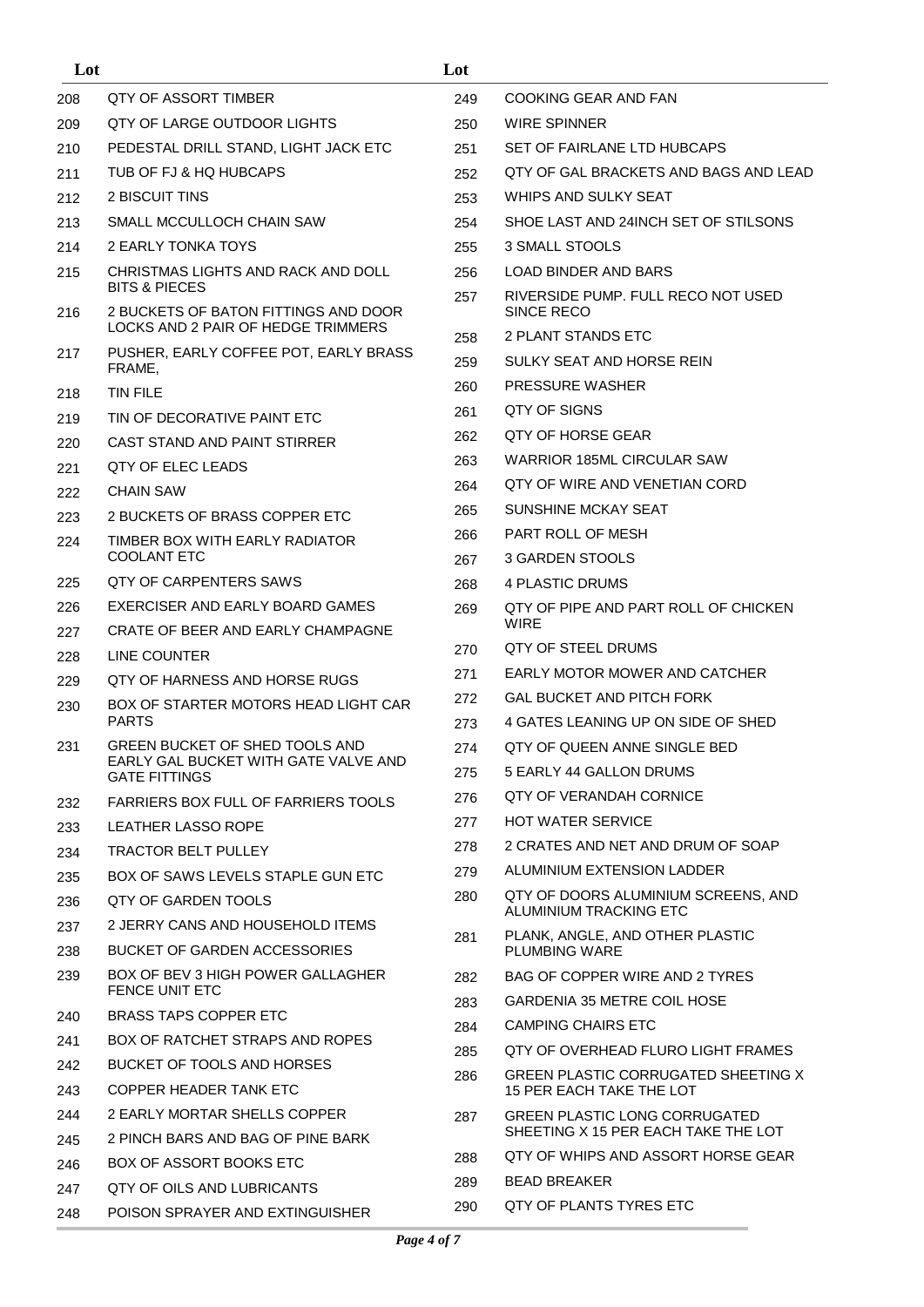| Lot        |                                                           | Lot |                                                            |
|------------|-----------------------------------------------------------|-----|------------------------------------------------------------|
| 291        | HORSE SUPPLEMENTS AND 3 DRUMS AND 2                       | 334 | WHEELBARROW AND GARDEN POT                                 |
|            | <b>INSULATORS</b>                                         | 335 | <b>PHILLIPS FREEZER</b>                                    |
| 292        | SUNBEAM HORSE CLIPPERS                                    | 336 | STEAM MOP                                                  |
| 293        | CONTAINER OF LEATHER PUNCHING GEAR<br>AND OTHER TOOLS ETC | 337 | <b>BOX OF TOOLS</b>                                        |
| 294        | <b>BUCKET OF HORSE GEAR</b>                               | 338 | <b>HORSE RUGS</b>                                          |
| 295        | <b>BUCKET OF PERMAFLOOD LIGHTS</b>                        | 339 | <b>GLASS AQUARIUM</b>                                      |
| 296        | GAL BUCKET X 2 AS A LOT                                   | 340 | <b>TOBACCO SCARIFIER PLOUGH</b>                            |
| 297        | WEED EATER BLOWER VAC                                     | 341 | QTY OF HORSE REIN                                          |
| 298        | EARLY RAILWAY HAND TRUCK                                  | 342 | BAG OF HORSE LEATHERWEAR                                   |
| 299        | VICTA VAC AND BLOWER. TESTED AND                          | 343 | ELECTRIC EDGER. TESTED AND WORKING                         |
|            | <b>WORKING</b>                                            | 344 | SINGER SEWING MACHINE BASE                                 |
| 300        | QTY OF HORSE GEAR                                         | 345 | SUPERIA BIKE                                               |
| 301        | QTY OF VACOLA JARS ETC                                    | 346 | KARCHER HIGH PRESSURE WASHER.<br><b>TESTED AND WORKING</b> |
| 302        | <b>GLASS AQUARIUM AND TUBS</b>                            | 347 | TUB OF CDS                                                 |
| 303        | <b>CONTAINER OF HORSE GEAR</b>                            | 348 | CAST IRON BENCH SEAT                                       |
| 304        | <b>BUCKET OF HORSE SHOES</b>                              | 349 | KARCHER PRESSURE WASHER. TESTED                            |
| 305        | <b>GAL BUCKET WITH HORSE SHOES</b>                        |     | AND WORKING                                                |
| 306        | TUB OF BRASS FITTINGS, GATE ETC.                          | 350 | STOCK SADDLE AND HELMET ETC                                |
| 307        | QTY OF VACOLA JARS AND BOTTLES                            | 351 | <b>MAKITA DEMO SAW</b>                                     |
| 308        | QTY OF FARRIERS TOOLS<br>QTY OF 3/4 HOSE                  | 352 | VICTA 160 SUPER 24 SLASHER                                 |
| 309        | <b>BUCKET WITH WIRE STRAINERS ETC</b>                     | 353 | AUTOMATIC COFFEE MACHINE                                   |
| 310        | 3 BOTTLES OF MORTEIN. IMPERIAL BOTTLES                    | 354 | SPOON SET, BOOKS AND LIGHT                                 |
| 311<br>312 | QTY OF GARDEN AND STABLE TOOLS                            | 355 | STIHL CUTOFF SAW                                           |
|            | SULKY STEEL FRAME BROKEN SHAFT                            | 356 | 3 CONCRETE GARDEN ORNAMENTS                                |
| 313<br>314 | CONTAINER OF PAINT CLIP OIL AND DRUM                      | 357 | TAP SET ETC                                                |
|            | OF SALT                                                   | 358 | CRYSTAL CABINET                                            |
| 315        | QTY OF RATCHETS                                           | 359 | MCCULLOCH HEDGE TRIMMER. TESTED &<br>WORKING.              |
| 316        | SHOE LAST HINGES ETC                                      | 360 | BOX OF ART DECO KITCHENWARE                                |
| 317        | OTY OF GAL TINS AND GAL STOOPS                            | 361 | BAG OF SOFT TOYS AND DOLL MATERIAL                         |
| 318        | STEEL CRATES                                              | 362 | BOX OF EARLY KITCHEN PARAPHERNALIA                         |
| 319        | QTY OF GAL PIPES DRUM AND TYRES                           | 363 | ART DECO KITCHEN PARAPHERNALIA                             |
| 320        | SLEEPERS X 27 PER EACH OPTION                             | 364 | VICTA VAC AND BLOWER. TESTING &                            |
| 321        | QTY OF GAL MESH BASKET                                    |     | <b>WORKING</b>                                             |
| 322        | OTY OF RIO                                                | 365 | <b>METABO BATTERY DRILL</b>                                |
| 323        | OTY OF FENCE POSTS                                        | 366 | MCCULLOCH HEDGE TRIMMER. TESTED &<br><b>WORKING.</b>       |
| 324        | 2 MEXICAN HATS GUN PLANTERS                               |     | <b>PRESSURE WASHER</b>                                     |
| 325        | <b>FIBRE GLASS POND</b>                                   | 367 | AEG BATTERY DRILL KIT. TESTED &                            |
| 326        | EARLY CRYSTAL CABINET                                     | 368 | <b>WORKING</b>                                             |
| 327        | STEEL FILING CABINET                                      | 369 | WEED EATER. TESTED & WORKING                               |
| 328        | <b>STEEL DRAWERS</b>                                      | 370 | MCCULLOCH UNIVERSAL BLOWER. TESTED                         |
| 329        | 4 DRAWER FILING CABINET                                   |     | & WORKING                                                  |
| 330        | HEATER COMBI OVEN AND COFFEE MACHINE                      | 371 | KARCHER PRESSURE WASHER, CONDITION<br><b>UNKNOWN</b>       |
| 331        | WESTINGHOUSE FRIDGE, GOER                                 | 372 | <b>BOOM SPRAY</b>                                          |
| 332        | TIMBER WHITE BEDSIDE CHEST                                | 373 | JOHN DEERE L110 AUTOMATIC RIDE ON                          |
| 333        | QTY OF IRONS                                              |     | LAWN MOWER. 42" CUT. IN EXEC CONDITION                     |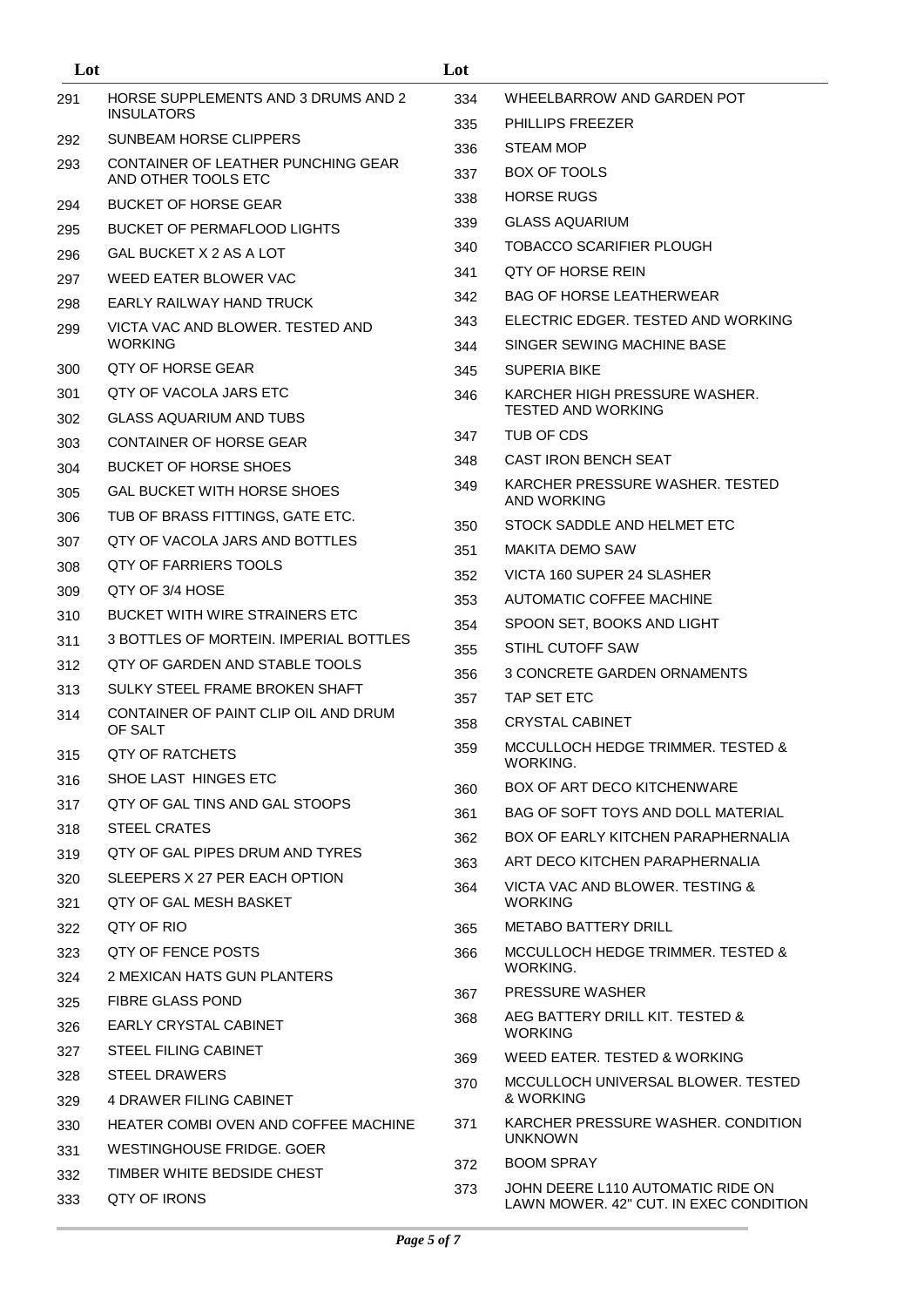| Lot |                                                                                                                 | Lot |                                                                                                 |
|-----|-----------------------------------------------------------------------------------------------------------------|-----|-------------------------------------------------------------------------------------------------|
| 374 | TYRE SWAN PLANT POT                                                                                             | 413 | STATUE AND CONCRETE EDGING                                                                      |
| 375 | 4 COMMODORE MAG WHEELS AND TYRES                                                                                | 414 | PAIR OF SUNSHINE MCKAY GATES, 7 FT                                                              |
| 376 | QTY OF PLANT POTS                                                                                               |     | EACH. HAS HINGE AND FITTINGS. TO BE<br>SOLD PER EACH AS A PAIR                                  |
| 377 | ROUND TABLE AND CHAIRS                                                                                          | 415 | 3 TIER PLANT STAND AND SIGN                                                                     |
| 378 | <b>BERENDS CARRYALL</b>                                                                                         | 416 | KARCHER PRESSURE WASHER                                                                         |
| 379 | MASSEY FERGUSON 4 CYLINDER TRACTOR                                                                              | 417 | STYLISH HEATER TOWEL RAIL                                                                       |
|     | WITH ROPS GOOD GOER. AS OWNED SINCE<br><b>NEARLY NEW</b>                                                        | 418 | GYM SET                                                                                         |
| 380 | 18" MAG WHEELS AND TYRES X 4 PER EACH                                                                           | 419 | QTY OF TIMBER BEAMS                                                                             |
|     | TAKE THE LOT. FORD STUD PATTERN                                                                                 | 420 | <b>BRUSH CUTTER</b>                                                                             |
| 381 | MASPORT LAWN MOWER AND CATCHER.<br>BRAND NEW TESTED AND GOING                                                   | 421 | PIPE BENDER                                                                                     |
| 382 | POWERFUL MULTI FUNCTION BLOWER.                                                                                 | 422 | <b>ENGINE STAND</b>                                                                             |
| 383 | 3 ASSORT SEATS                                                                                                  | 423 | <b>TIMBER BURL</b>                                                                              |
| 384 | QTY OF PLANT POTS AND PLANTS ETC                                                                                | 424 | 2 PART DRUMS OF OIL                                                                             |
| 385 | KARCHER PRESSURE WASHER, TESTED &<br><b>WORKING</b>                                                             | 425 | MCCULLOCH HEDGE TRIMMER. TESTED &<br><b>WORKING</b>                                             |
| 386 | CAST SETTINGS                                                                                                   | 426 | OTY OF WOODEN PICKETS                                                                           |
| 387 | <b>COFFEE MACHINE</b>                                                                                           | 427 | 3 TYRES AND RIMS AND HUBS                                                                       |
| 388 | 4 MAGS WHEELS TO SUIT COMMODORE.<br>PER EACH TAKE THE LOT                                                       | 428 | MCCULLOCH HEDGE TRIMMER. TESTED &<br><b>WORKING</b>                                             |
| 389 | QTY OF HORSE GEAR ETC                                                                                           | 429 | GAL SPARE WHEEL TO BOAT TRAILER                                                                 |
| 390 | QTY OF PUMPS ETC                                                                                                | 430 | <b>MAP COFFEE MACHINE</b>                                                                       |
| 391 | TABLE AND PIPES ETC                                                                                             | 431 | QTY OF TIMBER                                                                                   |
| 392 | TIMBER SHAFT SULKY                                                                                              | 432 | EARLY DIESEL POWERED HOT WASH                                                                   |
| 393 | <b>PRESSURE WASHER</b>                                                                                          | 433 | DISMANTLED SHED 6M X 7.5M, 2 ROLLER<br><b>DOORS</b>                                             |
| 394 | POWERFUL MULTI FUNCTION BLOWER.                                                                                 | 434 | TIMBER TRUSSES AND PLANKS                                                                       |
| 395 | 1989 FORD SEDAN, GOER, REG NO, UKD 255.<br>FOR IDENTIFICATION PURPOSES ONLY, NO<br>RWC OR REGO. AS IS WHERE IS. | 435 | 4 COMMODORE RIMS AND TYRES. PER EACH<br>TAKE THE LOT                                            |
| 396 | HONDA PETROL PUMP ON TROLLEY                                                                                    | 436 | 2 GEMINI MAG RIMS. PER EACH TAKE BOTH                                                           |
| 397 | VEGETABLE RACK LIGHT AND LEAD                                                                                   | 437 | 9 X COMMODORE RIMS. PER EACH OPTION                                                             |
| 398 | <b>SCOOTER</b>                                                                                                  | 438 | STEEL FRAME POWER BOX POLE PIPE AND                                                             |
| 399 | <b>ORANGE TROLLEY JACK</b>                                                                                      |     | MESH                                                                                            |
| 400 | MCCULLOCH POWERFUL MULTI FUNCTION<br><b>BLOWER</b>                                                              | 439 | 13" HOLDEN PIRANHA RIMS AND TYRES X 5.<br>PER EACH TAKE THE LOT                                 |
| 401 | WARDANA SEWING MACHINE                                                                                          | 440 | QTY OF LIGHTS                                                                                   |
| 402 | <b>BOX OF TOOLS ETC</b>                                                                                         | 441 | JERRY CAN AND 2 HOT WATER SERVICES                                                              |
| 403 | WIRE CRATES AND CAR RAMP                                                                                        | 442 | CHIMNEY OFF EXHAUST FAN                                                                         |
| 404 | <b>BLUE BUCKET OF HORSE GEAR</b>                                                                                | 443 | QTY OF SIGNS BENCH STAND CHROME<br><b>STRIPS ETC</b>                                            |
| 405 | SLASH CLAMP                                                                                                     | 444 | 4 DOORS AND BOOT LID AND FUEL TANK TO                                                           |
| 406 | BOX OF STIRRUPS AND CACTUS                                                                                      |     | SUIT MORRIS MINOR AS A LOT                                                                      |
| 407 | <b>MASSEY FERGUSON PITCHER</b>                                                                                  | 445 | BENCH AND SUNDRIES AS A LOT                                                                     |
| 408 | SET OF CARAVAN STEPS                                                                                            | 446 | MORRIS MINOR BONNET AND BOOT LID                                                                |
| 409 | S/STEEL BOILER                                                                                                  | 447 | 2 X MORRIS REAR GUARDS                                                                          |
| 410 | RYOBI SANDER                                                                                                    | 448 | 2 X MORRIS FRONT GUARDS                                                                         |
| 411 | <b>BARRIER MESH</b>                                                                                             | 449 | MORRIS MINOR 1000 4 DOOR SEDAN. VERY                                                            |
| 412 | 4 GLOBE MAGS TO SUIT FORD. PER EACH<br>TAKE THE LOT                                                             |     | STRAIGHT AND COMPLETE CAR. COMES<br>WITH 2 ENGINES. AS IS WHERE IS. WOULD<br>BE GREAT RESTORER. |